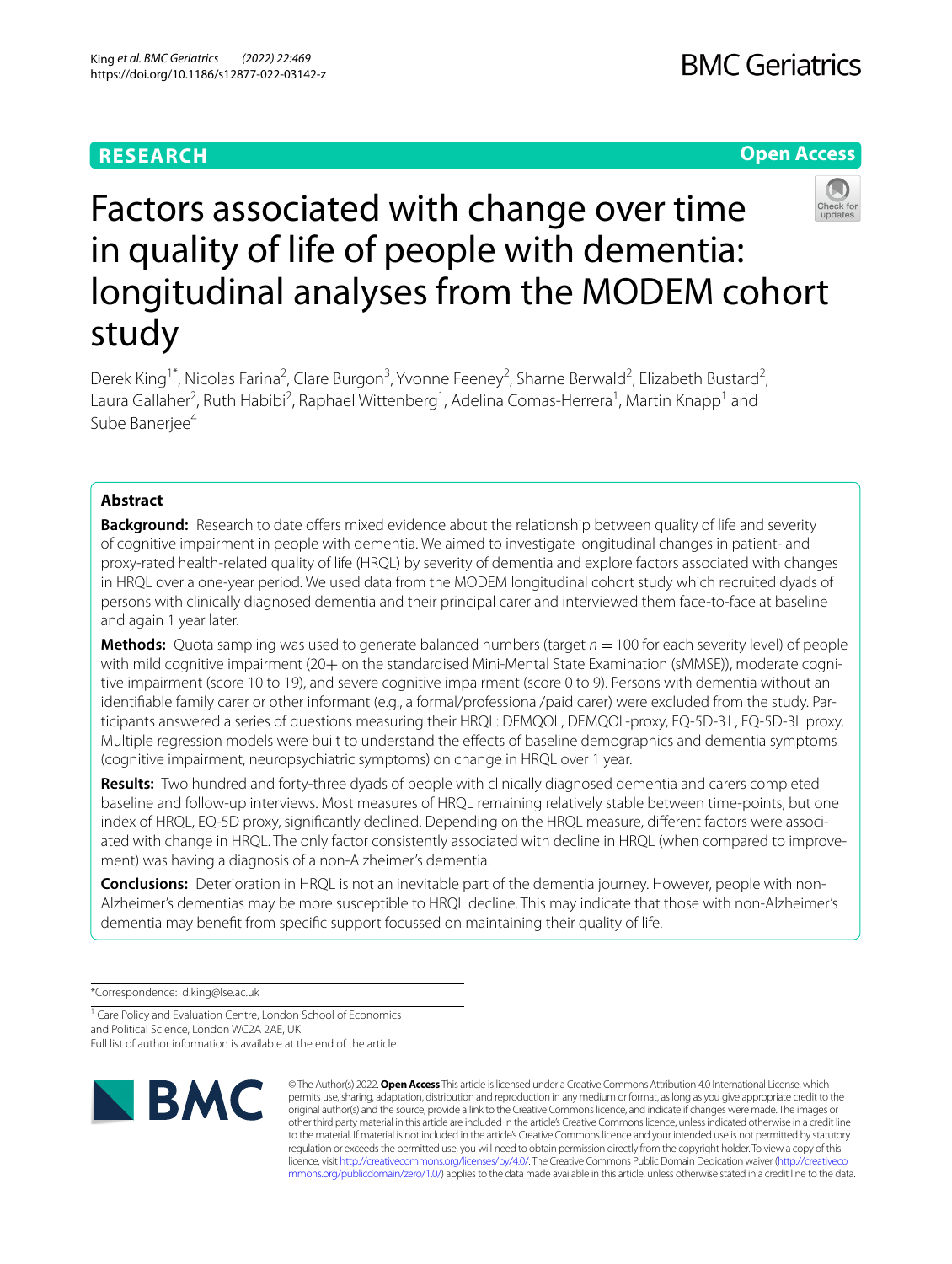**Keywords:** Quality of life, Dementia, Alzheimer's disease, Wellbeing, Health, Cognitive impairment, Caregiver, Longitudinal studies

## **Background**

Dementia is a collection of progressive neurodegenerative disorders with some common symptoms but wide interpersonal differences in experience and impact. The extent and speed of onset of cognitive and functional impairment vary considerably, and neuropsychiatric symptoms such as agitation, aggression, depression and anxiety can arise unpredictably at any stage  $[1, 2]$  $[1, 2]$  $[1, 2]$ . The course of illness can last from 3 to 12years [\[3](#page-11-2)], and most people living with dementia will have other long-term physical health problems [\[4](#page-11-3)]. Taken together, there is enormous heterogeneity in the lives of people with dementia, which will impact variably on their quality of life.

Intuitively, it is often assumed that, as the severity of dementia increases, so the health-related quality of life (HRQL) must decline. In fact, previous research offers mixed evidence about the relationship between quality of life and severity of cognitive impairment in people with dementia [\[5](#page-11-4)[–7](#page-11-5)]. Some authors have found that greater severity of cognitive impairment was not associated with lower HRQL (e.g. [\[8](#page-11-6), [9](#page-11-7)]). We aimed to collect highquality data on quality of life and other domains from a sample of people with dementia and their carers (as proxy-reporters), and to explore patterns of change over a 1-year period. To ensure that the sample included a sufficient number of people with severe dementia, quota sampling was used to capture samples balanced in numbers across disease severity. In this way, we were able to investigate changes in HRQL over time as severity of dementia increased. Previous studies suggest that patient-rated HRQL remains fairly stable over time and the course of the disease, while proxy ratings of patient HRQL tend to be lower and decline over time and across disease stages [[10–](#page-11-8)[15](#page-12-0)]. However, many studies are based on small samples with limited variation and focus on people with mild or moderate dementia severity at baseline.

#### **Methods**

#### **Study design and sample**

The MODEM project is modelling how changes in the treatment and care of people with dementia in England, and support for their carers, might result in better outcomes and more efficient use of resources  $[16]$  $[16]$ . One component of the project is to get a better understanding of health-related quality of life and what factors afect it. We recruited dyads of persons with clinically diagnosed dementia, of whatever cause, interviewed them and their carers face-to-face interviews. The baseline interviews took place between June 2015 and October 2016 and a follow-up interview was conducted, if possible, after 1 year [[9\]](#page-11-7). We used quota sampling to generate balanced numbers (target  $n = 100$  for each level of severity) of people with mild cognitive impairment  $(20+)$  on the standardised Mini-Mental State Examination (sMMSE)) [\[17](#page-12-2)], moderate cognitive impairment (score 10 to 19), and severe cognitive impairment (score 0 to 9). Persons with dementia without an identifable family carer or other informant (e.g., a formal/professional/paid carer) were excluded from the study.

Ethical approval was obtained from the Social Care Research Ethics Committee (15/IEC08/0005).

Recruitment took place in South East England. People with dementia were recruited from: memory assessment and other older people's mental health services; the Join Dementia Research national electronic database ([joindementiaresearch.nihr.ac.uk/](http://joindementiaresearch.nihr.ac.uk)); community groups; and care homes. The people with dementia were formally assessed by a research worker (RW) to assess capacity to consent to participate in the study. Informed consent was obtained from those persons with dementia with capacity to do so. If they lacked capacity to consent, a personal consultee (family member or friend) was identifed to advise on whether the person with dementia should take part. Interviews of the person with dementia and their carer took place simultaneously, with pairs of RWs visiting them in their own household or other agreed location. Capacity to consent was formally evaluated again at the follow-up interview 1 year later.

#### **Measures**

Quality of life is a multidimensional construct incorporating an "*individual's perception of their position in life in the context of culture and value systems in which they live and in relation to their goals, expectations, standards, and concerns*" [[18\]](#page-12-3). Health-related quality of life refers to that element of quality of life that is driven by health and illness. The US Centres for Disease Control define HRQL as "*An individual's or group's perceived physical and mental health over time*" [\[19](#page-12-4)]. A number of domains were measured in the study at baseline and 1 year later.

#### *Health‑related quality of life*

The disease-specific instruments DEMQOL and DEMQOL-Proxy [\[20\]](#page-12-5) and the generic HRQL instruments EQ-5D-3L and EQ-5D-3L Proxy [\[21\]](#page-12-6) were used.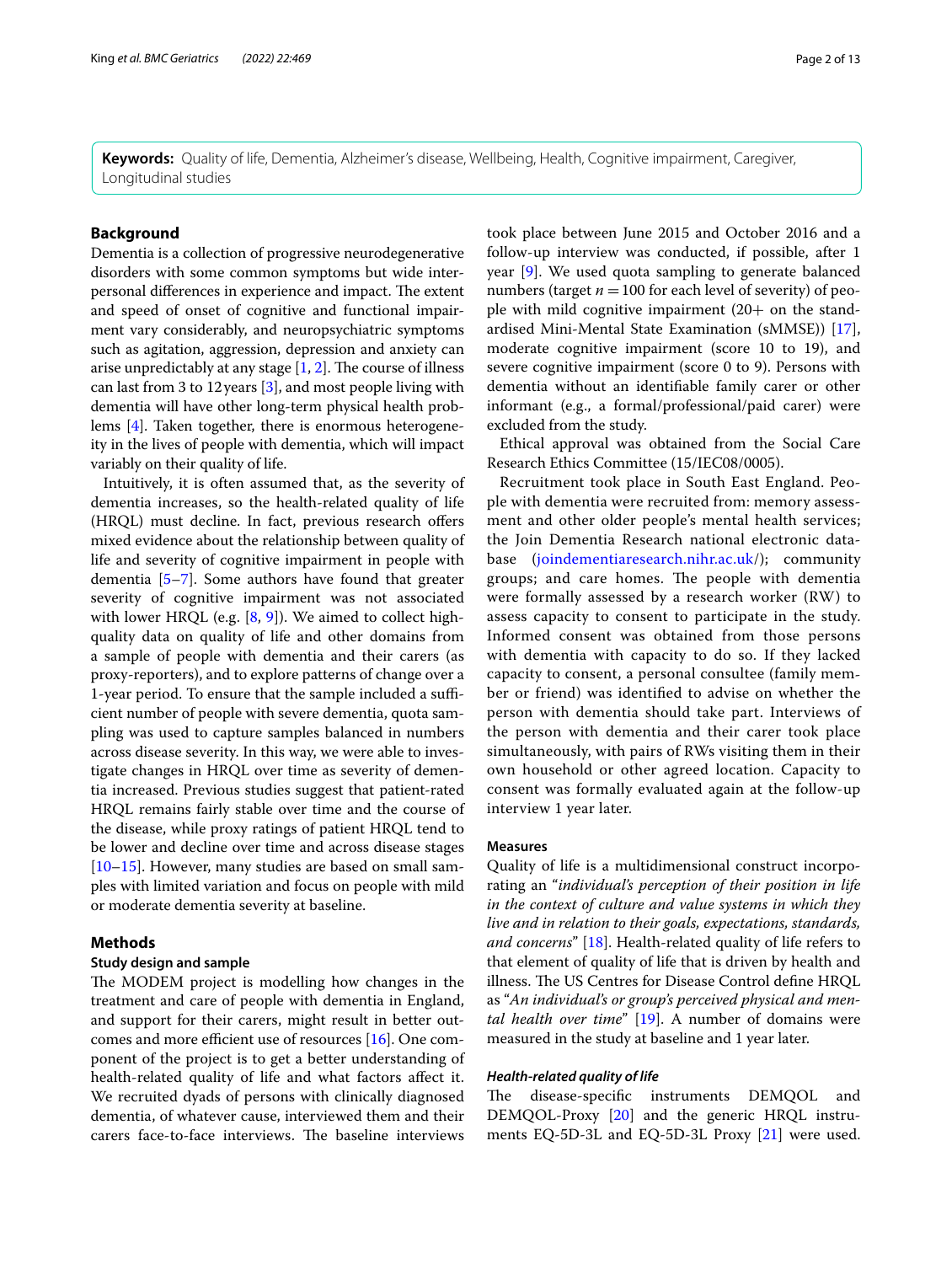As stipulated in its manual, only persons with mild or moderate dementia were asked to complete DEMQOL, while all carers were asked to complete DEMQOL-Proxy. Scores on DEMQOL can range from 28 to 112 and on DEMQOL-Proxy scores from 31 to 124. On both measures, higher scores indicate better HRQL. The three-level version of self-report EQ-5D was used to produce utility ratings after applying preference weights derived from a UK population [[22](#page-12-7)]. As with DEMDOL, EQ-5D-3L data were not collected for those with severe dementia.

## *Cognition*

Severity of cognitive impairment was rated using the sMMSE [[17\]](#page-12-2).

#### *Activity limitation*

Carers were asked to assess the level of functioning of the cared-for person using the Bristol Activities of Daily Living Scale (BADLS) [[23](#page-12-8)]. The questionnaire asks respondents to rate the person with dementia's ability to complete activities of daily living (ADLs), such as eating and bathing, and instrumental activities of daily living (IADLs), such as cooking and taking medication. For the analysis, four levels of disability were defned: no ADL or IADL needs, needs help with one or more IADLs but no ADLs, difficulty with one ADL and difficultly with two or more ADLs.

#### *Neuropsychiatric symptoms in dementia*

The Neuropsychiatric Inventory (NPI)  $[24]$  $[24]$  $[24]$  was used to obtain a carer report of the presence and severity of neuropsychiatric (i.e. behavioural) disturbances which can occur in dementia. NPI scores can range from 0 to 144 with higher scores representing more severe behavioural disturbance.

#### *Carer burden*

Carers participating in the MODEM study were also asked to complete measures pertaining to their own wellbeing. The Zarit Burden Interview captures the stresses experienced by carers of persons with dementia [\[25](#page-12-10)]. It consists of 22 questions, possible scores ranging from 0 to 88. Higher scores indicate greater carer burden.

## *Carer mental well‑being*

The mental health of carers was assessed using the 12-item General Health questionnaire (GHQ) [\[26](#page-12-11)], a tool to identify common psychiatric disorders, and the 12-item Short Form Health Survey (SF-12) [[27\]](#page-12-12). Scores used in the analysis were derived using the GHQ scoring algorithm with higher scores indicating greater mental health difficulties disorder and the mental health composite score for SF-12, for which higher scores indicate better mental health.

#### *Socio‑demographic data*

A range of socio-demographic information was collected in interviews. In the analysis we included the age and gender of the person with dementia, the type of dementia (Alzheimer's disease versus other), their education level and whether they lived in an urban or rural area. Also included was the relationship of the carer to the person with dementia and whether or not the carer was co-resident.

#### **Analysis**

The initial step in the analysis was to summarise all measures using descriptive statistics. We compared the subsample of dyads for whom we had data at both timepoints with those for whom we only had baseline data. Follow-up interview did not take place due to refusal to participate or loss to follow-up, including cases where the person with dementia died during the study period. Statistical comparisons of 'completers' with each of the other two subgroups ('lost-to-follow-up' and 'died') used the t-test for continuous measures and chi-squared test for categorical measures. These tests allowed us to assess if attrition was associated with any socio-demographic characteristics.

Next, we calculated summary statistics for the HRQL outcomes (EQ-5D, EQ-5D Proxy, DEMQOL, and DEMQOL-Proxy) at baseline and follow-up, and for the diference over time (follow-up score minus baseline score).

Prior to conducting statistical modelling, we imputed missing values to avoid bias in the estimates. Data were imputed for the subsample who declined to participate in the follow-up interview or were lost to follow-up, but not in cases where the person with dementia died during the study period. Fewer than 10% of the sample declined to participate in the follow-up or were lost to follow-up. We assumed that the data were missing at random (that is, factors associated with missingness were observed in the data), but not missing completely at random (which we determined by the analysis comparing 'completers' and 'non-completers' described above). Multiple imputation was used as this is preferrable to complete-case analysis when data are assumed missing at random as complete-case analysis can result in biased and inefficient estimates  $[28]$  $[28]$ . The multiple imputation used the method of chained equations [\[29](#page-12-14)], in which missing values are derived from an appropriate distribution of the partially observed data. Twenty copies of the dataset were derived using this method. The modelling results combine the estimates derived from each copy, incorporating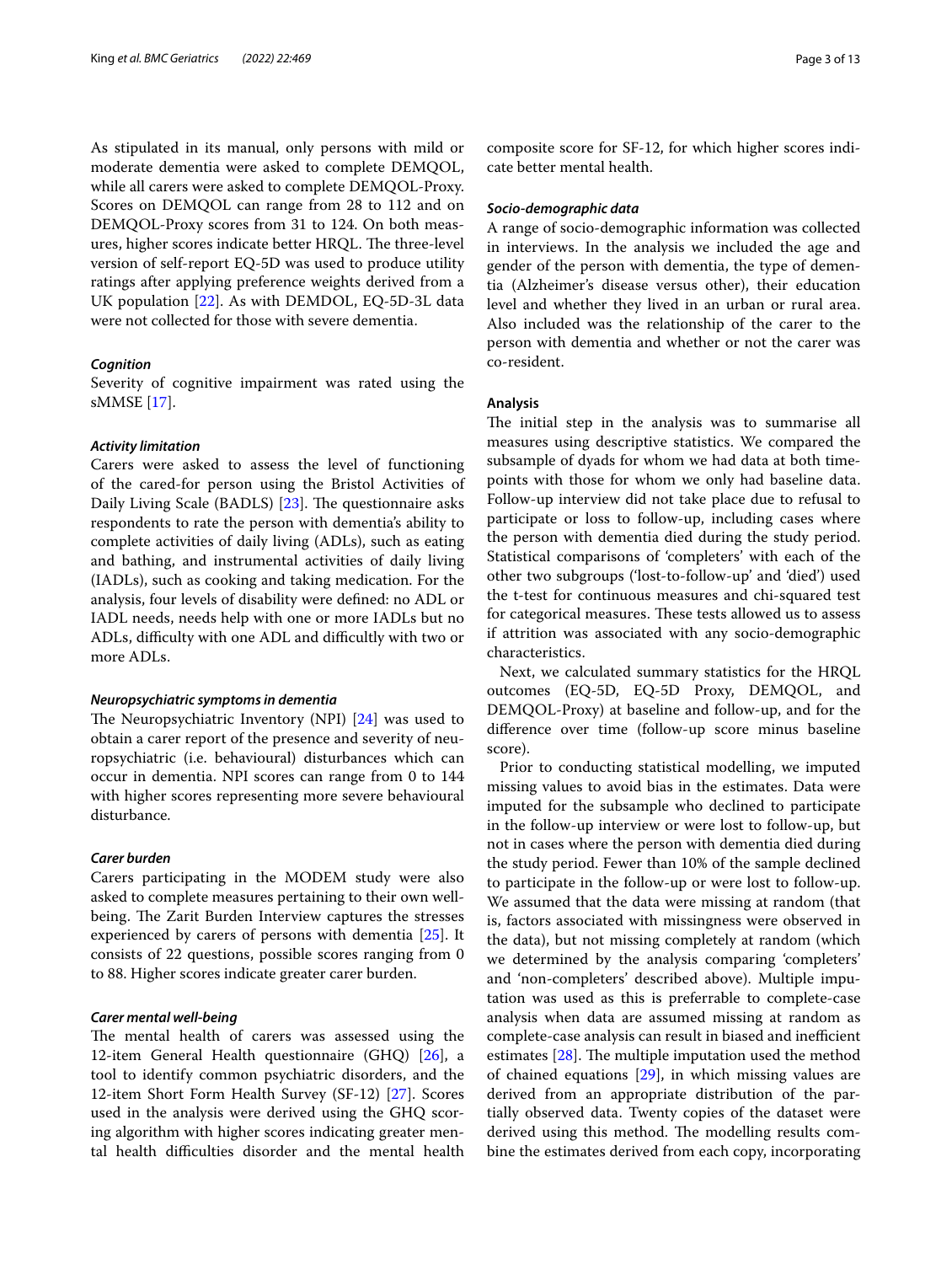standard errors associated with the uncertainty resulting from estimation across the multiple copies.

Models were estimated for each of the HRQL outcomes reported by the person with dementia (EQ-5D and DEMQOL) and by the carer (EQ-5D Proxy and DEMQOL-Proxy).

Variables considered in the modelling were selected on the basis on existing evidence  $[6, 7, 30]$  $[6, 7, 30]$  $[6, 7, 30]$  $[6, 7, 30]$  $[6, 7, 30]$ , and consensus within the experienced research team. Based on previous cross-sectional analyses [[9\]](#page-11-7), we hypothesised that cognitive impairment (as measured by sMMSE) would have a greater association with proxy-rated HRQL than selfreported HRQL. Of particular interest is the assessment of the clinical signifcance of any association found to be statistically signifcant.

The modelling sought to take advantage of data collected at two time-points to reduce potential endogeneity. That is, that the quality of life of the person with dementia may be determined by an unobserved variable that is also correlated with one of the explanatory variables considered; or that quality of life is co-determined with one or more of the dementia symptom variables included in our modelling. By estimating efects of outcome measures at baseline on outcome measures at follow-up we reduce the potential for bias caused by endogeneity. Models for each of the HRQL outcomes took this approach in the frst instance (model 1).

It is also worth considering the impact of changes over time in health state and disability that occur contemporaneously with changes in HRQL. This is particularly the case in considering the relative strength of association of changes in cognitive function, physical disability and behaviour disturbance with changes in HRQL. A second model estimated these contemporaneous efects (model 2).

Linear regression models were estimated. Diferent approaches exist for modelling change scores in regression analysis. We used the regressor variable method here as recommended in cases where the dependent variable has an inherent persistence over time unless altered by some specifc process [[31](#page-12-16)]. We assumed this to be the case for HRQL. Thus, the dependent variable in each model was the quality of life (QoL) measure at followup. In model 1, the independent variables were: the QoL measure at baseline; age, gender, marital status, education level and residential setting (urban vs rural) of the person with dementia; whether or not the carer co-resided with the person with dementia; carer's relationship to the person with dementia; carer's Zarit burden, GHQ and SF-12 mental health scores; whether the person with dementia had Alzheimer's disease or another type of dementia; and severity of their cognitive impairment, ADL/IADL limitation and behavioural disturbance (NPI score).

Because of the strong correlation between carer burden, GHQ and SF-12 mental health scores, these were run in separate models in turn, with the fnal model retaining the variable with the greatest statistical signifcance. The same procedure was followed for a second model (model 2), in which dummy variables indicating increases in severity of cognitive impairment, level of physical disability and behavioural disturbance were added. Dummy variables were assigned a value of 1 if an increase occurred between baseline and follow-up or 0 if levels reduced or stayed the same. All models were estimated with robust standard errors, that is, standard errors robust to the error term not having constant variance. The goodness of fit was assessed for each model by graphing the residuals of each model against its ftted values and the standardized normal probability plot.

To further interrogate the data, we conducted analysis of change over time in EQ-5D Proxy and DEMQOL-Proxy variables after categorizing the values. Categories were defned based on estimates in the literature of the minimum (clinically) important diference (MID) on each measure. For each we created three categories: improvement, remained the same, and deterioration in quality of life. On EQ-5D Proxy, Coretti et al. [\[32](#page-12-17)] reviewed studies that estimated the MID in EQ-5D across a range of conditions using UK preference weights: median estimate was 0.14. Using an instrument-defned health state transitions approach, Luo  $[33]$  $[33]$  $[33]$  estimated the minimally improvement diference as 0.08 for the UK. As a point between these two estimates, we defned values of 0.1 or more on EQ-5D Proxy as representing important improvement and deterioration as decreases of more than 0.1. On DEMQOL-Proxy, Smith et al. [[20\]](#page-12-5) observed MID statistics ranging from 2 to 6 points (on 100-point scale) when using anchor and distribution-based methods on data from dementia carers. Based on this study, improvement on DEMQOL-Proxy was defned as values increasing by 4units; deterioration as decreases of more than 4units. Each categorical variable was modelled as a dependent variable in multinomial regression models (improvement as the reference category) with the same covariates as in the ordinary least squares models. Modelling quality of life categorically allowed us to assess the association of covariates with MID on EQ-5D Proxy and DEMQOL-Proxy.

*P*-values below 0.05 in statistical models were deemed statistically signifcant. Analysis was performed using STATA 14.2 [\[34](#page-12-19)].

## **Results**

#### **Participants**

At baseline, 307 dyads were interviewed. The sample consisted of 110 persons with dementia with mild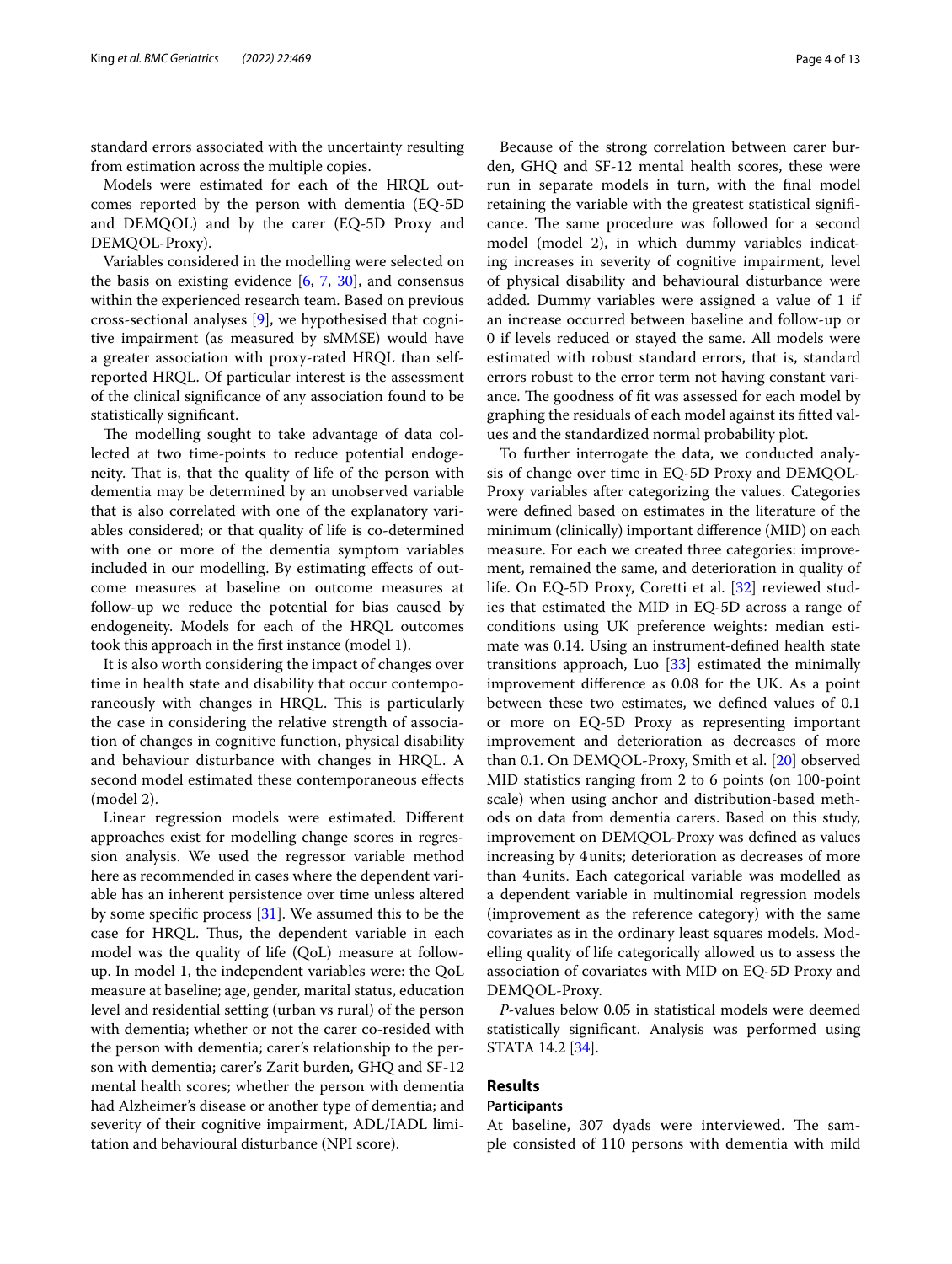cognitive impairment, 100 with moderate cognitive impairment and 97 with severe cognitive impairment. The baseline sample is further described elsewhere [[9\]](#page-11-7). Follow-up interviews were completed with 243 dyads. Of the remaining dyads in the study at baseline, 26 were lost to follow-up and in 38 cases the person with dementia had died within the year.

Table [1](#page-4-0) compares the sub-sample that completed follow-up with those lost to follow-up and those in which the person with dementia had died. A signifcantly greater proportion of those lost to follow-up were men as compared to those who completed the study and those who died. Deaths were more common among single persons with dementia, those in care homes and those with severe cognitive impairment at baseline.

Table [2](#page-5-0) presents the distribution of HRQL scores at baseline and follow-up and the distribution of the change in scores from baseline to follow-up. The self-reported EQ-5D was completed by only a few persons with severe cognitive impairment and persons with severe cognitive impairment were not asked to complete DEMQOL as per the instrument's manual. Thus, the self-reported values represent the subsample with mild or moderate cognitive impairment. Minimal change was observed in these values.

There was divergence in the results observed for change over time in proxy-reported HRQL. Mean EQ-5D

|                                                | Follow-up complete<br>$(n=243)$ | <b>Refusal or lost to</b><br>follow-up<br>$(n = 26)$ | <b>Died</b><br>$(n = 38)$ | $p$ -value*           |
|------------------------------------------------|---------------------------------|------------------------------------------------------|---------------------------|-----------------------|
| Age: mean (SD)                                 | 80.1 (8.6)                      | 81.2(7.2)                                            | 85.0 (7.3)                | CvsR:0.566 CvsD:0.001 |
| Gender                                         |                                 |                                                      |                           |                       |
| Female                                         | 50.6                            | 41.7                                                 | 55.3                      | 0.578                 |
| Marital status:                                |                                 |                                                      |                           |                       |
| Married/civil partner                          | 72.2                            | 75.0                                                 | 55.3                      | 0.092                 |
| Widowed                                        | 23.2                            | 16.7                                                 | 42.1                      |                       |
| Divorced                                       | 2.9                             | 8.3                                                  | 0.0                       |                       |
| Single                                         | 1.7                             | 0.0                                                  | 2.6                       |                       |
| Education:                                     |                                 |                                                      |                           |                       |
| O-level/GCSE or below                          | 52.1                            | 65.2                                                 | 59.5                      | 0.495                 |
| AS/A-level                                     | 14.5                            | 4.4                                                  | 8.1                       |                       |
| Degree                                         | 33.3                            | 30.4                                                 | 32.4                      |                       |
| Type of accommodation                          |                                 |                                                      |                           |                       |
| Care home                                      | 18.7                            | 12.5                                                 | 42.1                      | 0.003                 |
| Urban/rural                                    |                                 |                                                      |                           |                       |
| Rural                                          | 39.3                            | 33.3                                                 | 34.2                      | 0.731                 |
| Type of dementia                               |                                 |                                                      |                           |                       |
| Alzheimer's disease                            | 62.7                            | 52.2                                                 | 52.6                      | 0.346                 |
| sMMSE Total score (baseline; 0-30): mean (SD)  | 15.9(9.1)                       | 14.8 (8.9)                                           | 8.6(6.8)                  | CvsR:0.585            |
|                                                |                                 |                                                      |                           | CvsD:0.001            |
| NPI Total Score (baseline; 1-144): mean (SD) ↓ | 18.8 (14.9)                     | 17.0 (12.2)                                          | 19.8 (17.8)               | CvsR:0.425            |
|                                                |                                 |                                                      |                           | CvsD:0.627            |
| EQ-5D (baseline; 0-1): mean (SD)               | 0.80(0.23)                      | 0.83(0.18)                                           | 0.90(0.12)                | CvsR:0.631            |
|                                                |                                 |                                                      |                           | CvsD:0.053            |
| EQ-5D proxy (baseline; 0-1): mean (SD)         | 0.53(0.33)                      | 0.60(0.33)                                           | 0.42(0.30)                | CvsR:0.190            |
|                                                |                                 |                                                      |                           | CvsD:0.051            |
| DEMQOL (baseline; 28-112): mean (SD)           | 91.6(13.1)                      | 92.2 (11.0)                                          | 92.6 (13.2)               | CvsR:0.864            |
|                                                |                                 |                                                      |                           | CvsD:0.747            |
| DEMQOL proxy (baseline; 31-124): mean (SD)     | 95.3 (13.5)                     | 88.9 (12.8)                                          | 98.5 (15.2)               | CvsR:0.051            |
|                                                |                                 |                                                      |                           | CvsD:0.199            |

<span id="page-4-0"></span>**Table 1** Demographics of persons with dementia (at baseline) – percentages unless otherwise stated

\*Comparing follow-up complete cases, refusals/lost to follow-up and deaths. Between group comparison *p*-values reported (CvsR=Follow-up complete vs Refusal; CvsD=Follow-up complete vs Died)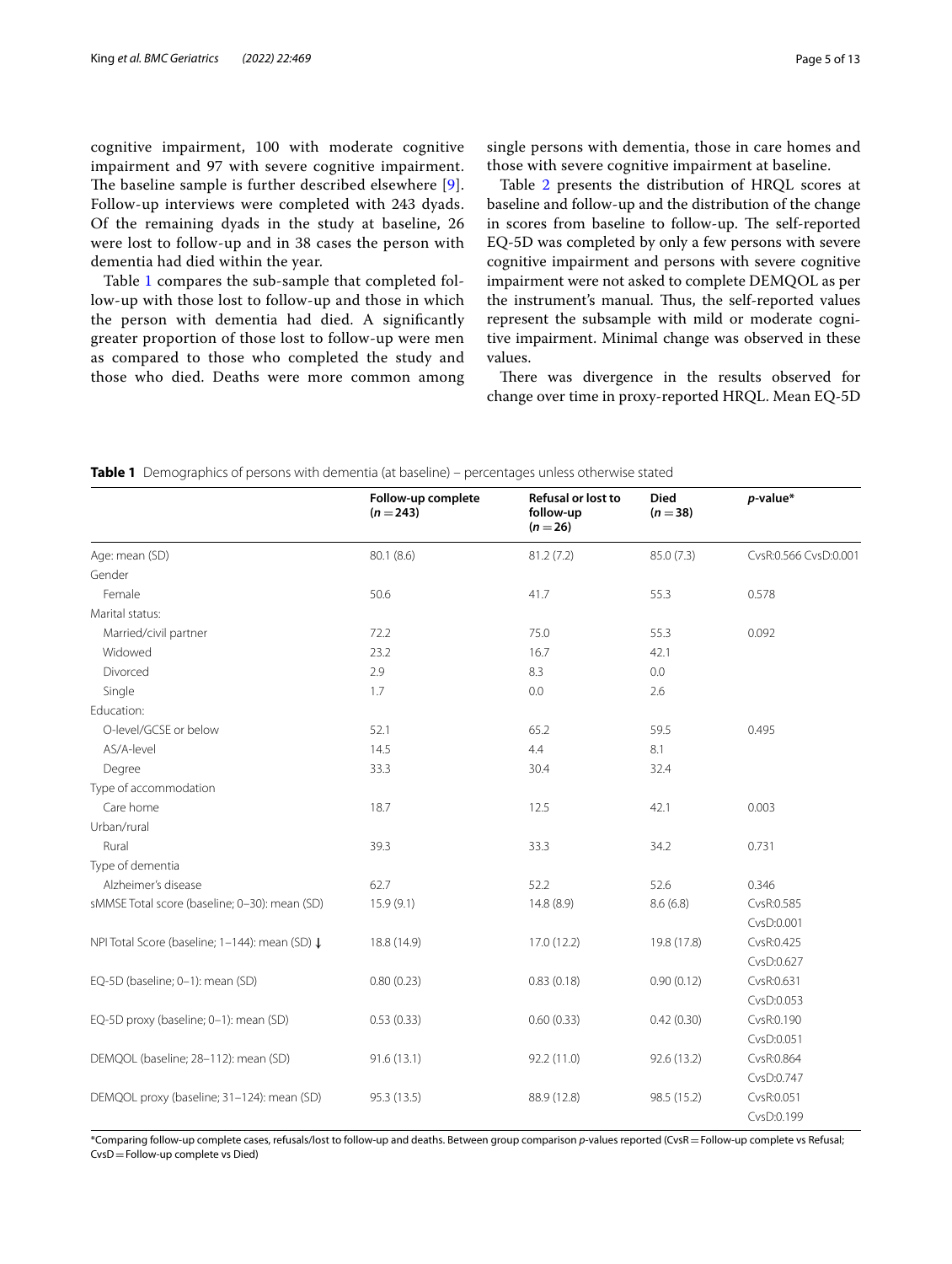<span id="page-5-0"></span>

| Table 2 Distribution of HRQL measures at baseline and follow-up, and change over time (completers only) |  |
|---------------------------------------------------------------------------------------------------------|--|
|---------------------------------------------------------------------------------------------------------|--|

|                                  | Baseline (T1) |      | Follow-up (T2) |           | Difference (T2-T1) |      |                 |         |      |
|----------------------------------|---------------|------|----------------|-----------|--------------------|------|-----------------|---------|------|
|                                  | Mean          | SD   | Mean           | <b>SD</b> | Mean               | SD   | 95%CI           | Min     | Max  |
| EQ-5D $(n=153)^{a}0.82$          |               | 0.22 | 0.82           | 0.20      | 0.00030            | 0.21 | $-0.033, 0.034$ | $-0.81$ | 0.21 |
| EQ-5D proxy<br>$(n=225)^a$       | 0.53          | 0.33 | 0.47           | 0.35      | $-0.062$           | 0.32 | $-0.10, -0.020$ | $-0.96$ | 1.01 |
| <b>DEMQOL</b><br>$(n=140)^b$     | 92.0          | 13.0 | 92.0           | 12.9      | 0.05               | 7.7  | $-1.2, 1.3$     | $-21.0$ | 23.0 |
| DEMQOL proxy 95.2<br>$(n=241)^c$ |               | 13.6 | 97.8           | 13.2      | 2.6                | 10.2 | 1.3.3.9         | $-36.0$ | 36.0 |

*SD* Standard Deviation, *CI* Confdence Interval

<sup>a</sup> Scale from -0.59 to 1.0

<sup>b</sup> Scale from 28 to 112

<sup>c</sup> Scale from 31 to 124

Proxy values decreased statistically signifcantly between baseline and follow-up from 0.53 to 0.47. This contrasted with those of the dementia-specifc HRQL measure DEMQOL-Proxy. The mean DEMQOL-Proxy values were statistically signifcantly higher at follow-up.

The results of linear regression models of followup EQ-5D and EQ-5D Proxy values are presented in Table [3](#page-7-0). In both Model 1 (baseline covariates only) and Model 2 (baseline covariates plus dummy variables of change in cognitive impairment, disability and behavioural disturbance), self-reported EQ-5D at follow-up was signifcantly associated only with baseline EQ-5D and the constant term. In the EQ-5D Proxy Model 1, in addition to the association with baseline EQ-5D, severe cognitive impairment and difficulty with two or more ADLs were associated with lower HRQL of the person with dementia as rated by their carer. In Model 2, these baseline efects remained and an increase in cognitive impairment was also associated with lower HRQL at follow-up.

Table [4](#page-8-0) presents the regression results for the models of DEMQOL and DEMQOL-Proxy values at follow-up. As with the models of EQ-5D, self-reported, dementia-specifc HRQL at follow-up was not associated with any of the covariates apart from the baseline score. Aside from the association with baseline DEMQOL-Proxy score, carers of persons with a diagnosis of Alzheimer's disease rated HRQL more highly than did carers of persons with other types of dementia. Additionally, an increase in the level of behavioural disturbance in the person with dementia was associated with lower proxy-reported quality of life at follow up.

Modelling change in EQ-5D Proxy values as a categorical variable, the characteristics associated with poorer HRQL compared to improved HRQL were: lower EQ-5D value at baseline, severe cognitive impairment, difficulty with two or more ADLs, and greater behavioural distur-bance (Table [5\)](#page-9-0). Characteristics associated with a deterioration in HRQL on DEMQOL-Proxy compared to an improvement were: lower DEMQOL-Proxy value at baseline, having a type of dementia other than Alzheimer's disease, and an increase in the level of behavioural disturbance (Table [6\)](#page-10-0).

## **Discussion**

There are around 690,000 people with dementia in England [[35\]](#page-12-20) and 50 million worldwide [[36\]](#page-12-21). Dementia has profound impacts on the individuals with dementia themselves, their families, and society in general. The syndrome of dementia can be caused by a number of diferent disorders, with Alzheimer's disease the most common [[37](#page-12-22)], but up to a third may be caused by other conditions including vascular dementia, Lewy Body dementia, frontotemporal dementia and mixed dementias.

The impact of dementia on quality of life can be profound. In this study, we described patterns of quality of life, using both self- and proxy-rated measures, over a 12-month period, and explored factors associated with changes in HRQL. We used careful quota-sampling to include sufficient numbers of people with different levels of dementia severity.

#### **Strengths and limitations**

A limitation of this study is that we have only two timepoints, 12months apart. Richer information would have been available if we had been able to measure intermediate time-points and to follow the sample for longer than 12months. Two time-points limit us to assuming a linear relationship, which may not be the best ft for actual efects on quality of life over time. Studies with longer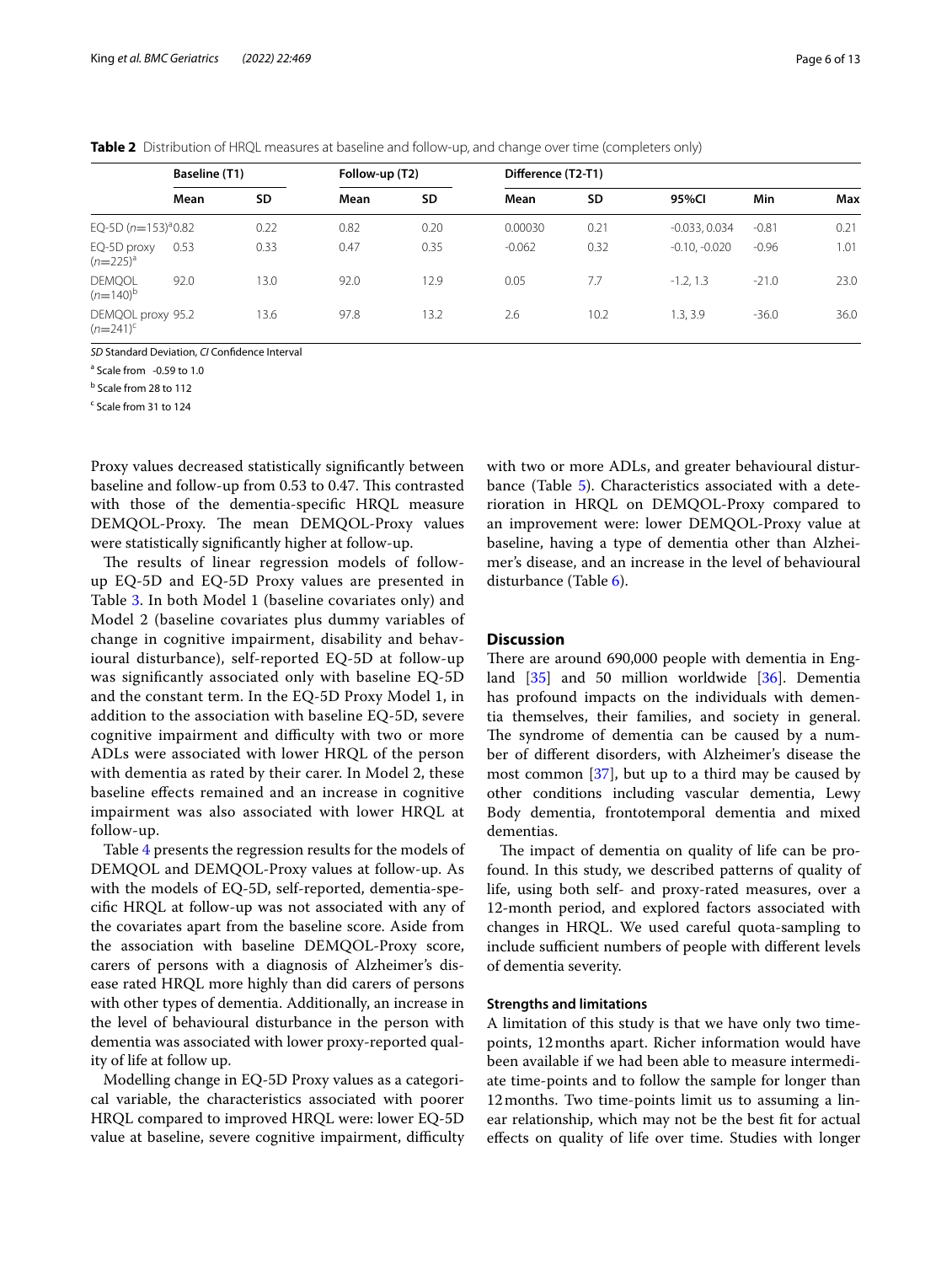follow-up periods may see greater loss to follow up; we were able to include 69% of the original sample in our longitudinal analysis, which is comparable or better than similar longitudinal studies [[12,](#page-11-10) [14](#page-12-23), [15,](#page-12-0) [38\]](#page-12-24).

Another limitation is that self-report data, which should always have primacy in quality of life assessment, were only available for those with mild and moderate severity of dementia because of the cognitive impairment that is a fundamental element of the disorder. The sample also refects a somewhat homogenous group of people with dementia, who notably were well-educated, White British (see [[9\]](#page-11-7)) and recruited from a single geographic region of England.

Strengths of the approach taken here were that: we were able to follow up equal numbers of people with mild, moderate, and severe cognitive impairment, including people in care homes; we compared disease-specifc and generic measures head-to-head in self- and proxyreport formats; and we achieved a high level of follow-up (90%; 243/269) of those who survived (death rate =  $12.4\%$ ; 38/307).

#### **Interpretations**

These findings provide insights into the natural history of HRQL in dementia and the efect of severity of cognitive impairment on change in HRQL. Focussing on the proxy measures which cover the whole range of dementia severity, it is striking that contradictory results were observed for change over time in quality of life from generic and disease-specifc measures of HRQL.

Mean scores on the (generic) EQ-5D proxy decreased statistically signifcantly between baseline and followup from 0.53 to 0.47 (95%CI  $-0.10$  to  $-0.02$ ) while mean scores on the (disease-specifc) DEMQOL-Proxy increased from 95.2 to 97.8 (95%CI 1.3 to 3.9). Whilst there was a statistically signifcant decline in the EQ-5D Proxy, and an increase in the DEMQOL-Proxy, it does not mean that change is clinically meaningful. It is important to recognise that on average HRQL remained relatively stable, which supports fndings reported elsewhere (e.g. [[39\]](#page-12-25)). There have been a variety of methods proposed to determine what is clinically meaningful change  $[40]$ . The present sample did not display such a change, irrespective of HRQL outcome, either based on the estimates of MID we employed, or on the basis that a clinically meaningful change is greater than half a standard deviation of the total score [[41](#page-12-27)]. It should be noted that at an individual level there might be a degree of variability [\[42](#page-12-28)].

In an earlier paper, we looked at cross-sectional data from the MODEM cohort to explore factors associated with quality of life using an a priori model, with cognitive impairment being a key variable [\[9](#page-11-7)]. Unlike the new analyses presented here, the cross-sectional data did not show systematic diferences between generic and disease-specifc measures when reported by the person with dementia. Proxy-report measures were associated with cognitive impairment. This has also been observed in cross-sectional studies  $[10, 13, 43]$  $[10, 13, 43]$  $[10, 13, 43]$  $[10, 13, 43]$  $[10, 13, 43]$  and other longitudinal studies  $[11–15]$  $[11–15]$  $[11–15]$  $[11–15]$ . The present findings, do however support observations from the DADE2 study in which a signifcant decline in the EQ-5D Proxy occurred alongside a signifcant improvement in the DEMQOL-Proxy scores over 18-months [[38\]](#page-12-24).

One possible explanation of our fndings is that the EQ-5D Proxy is subject to greater error in dementia samples than the DEMQOL-Proxy. By defnition, generic measures are designed to work for all disorders; they focus on a core set of physical and mental functions and therefore (potentially) miss elements that are of particular salience in specifc disorders. Given the considerable complexity of the syndrome of dementia, where simple measures of function are poor indicators of HRQL, the generic proxy measure may be measuring the inevitable increase in activity limitation that is inherent in dementia, rather than HRQL where no such direct relationship with severity exists  $[5]$  $[5]$ . The DEMQOL questionnaire was developed from a theoretical bases, with people with dementia as the respondent so it is more likely to capture what they feel is important to their HRQL [\[20\]](#page-12-5).

Another possible explanation may stem from the framing of some DEMQOL-Proxy questions. The DEMQOL-Proxy (and DEMQOL) beneft from capturing how worried people with dementia are about various aspects of their lives, and clearly distinguishes itself from other measures which are more focussed on functional ability (e.g., QoL-AD). This means that other HRQL measures will inevitably decline over time as it is tied with functional performance. The DEMQOL-Proxy is likely to be less susceptible to this but might introduce diferent sources of bias. For example, insight into cognitive impairment may dictate the extent to which someone is worried. Certainly, awareness of memory function is a strong predictor of HRQL [[44\]](#page-12-30). Whilst ignoring the dementia and living in the moment may act as a coping mechanism to preserve quality of life  $[45]$  $[45]$ . This would be refected in improvement in DEMQOL-Proxy scores over time, as observed.

The consistency in findings between model 1 and model 2 suggests that signifcant efects are robust and are not enhanced by a more strict temporal interpretation of their relationship to quality of life in persons with dementia. The one exception is the significance of change in the level of behavioural disturbance on DEMQOLproxy values and the non-signifcance of baseline level of behavioural disturbance on this outcome measure.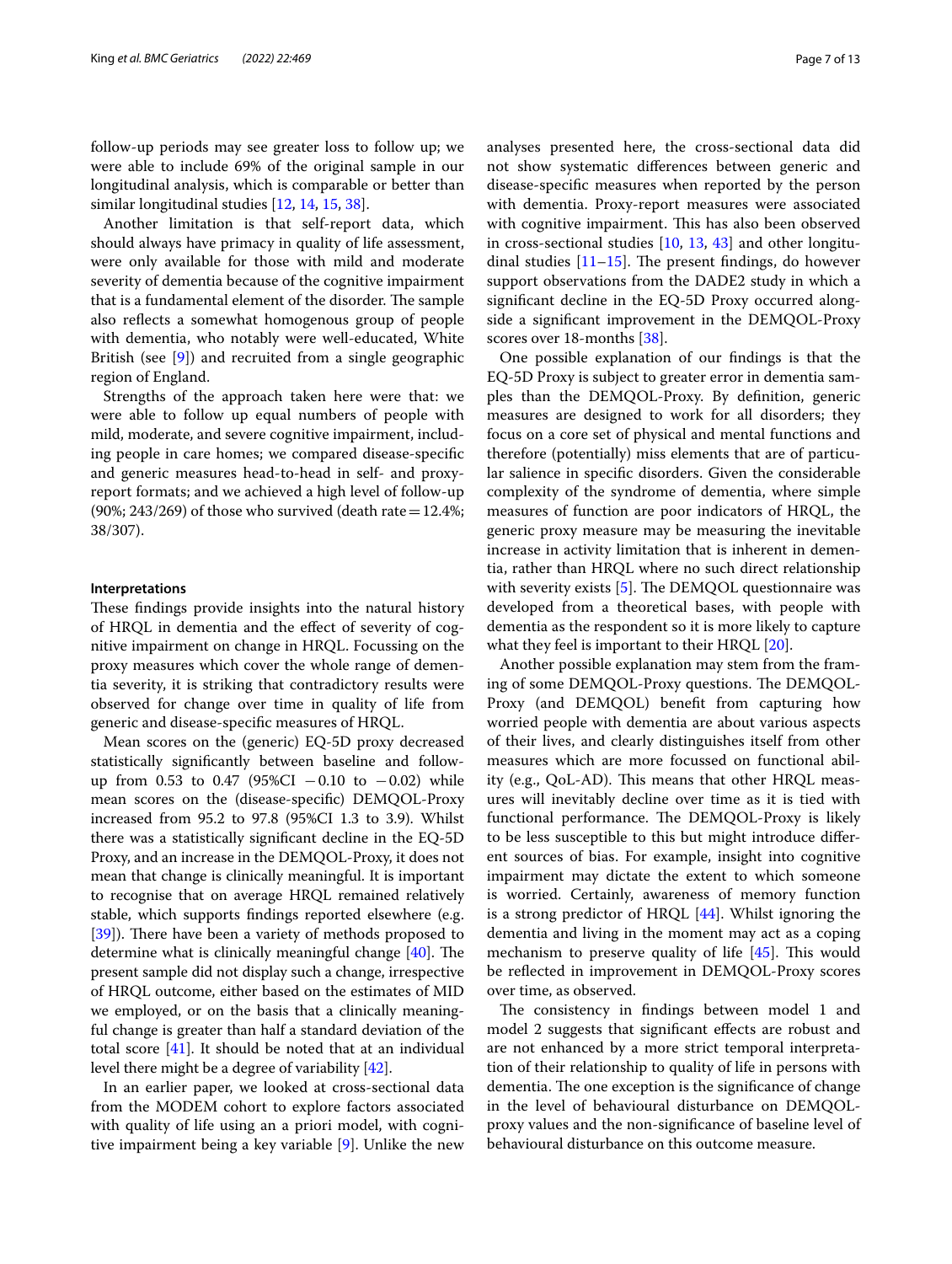## <span id="page-7-0"></span>**Table 3** Multiple regression models with follow-up EQ-5D and EQ-5D proxy values as dependent variables

|                                              | <b>EQ-5D</b><br>$(n = 195)$<br>Model 1 | <b>EQ-5D</b><br>$(n = 195)$<br>Model 2 | EQ-5D proxy<br>$(n = 269)$<br>Model 1 | EQ-5D proxy<br>$(n = 269)$<br>Model 2 |
|----------------------------------------------|----------------------------------------|----------------------------------------|---------------------------------------|---------------------------------------|
| EQ-5D/EQ-5D proxy at baseline                | $0.35***$                              | $0.34***$                              | $0.26***$                             | $0.27***$                             |
| Age                                          | $-0.0013$                              | $-0.0014$                              | $-0.0032$                             | $-0.0038$                             |
| Gender                                       |                                        |                                        |                                       |                                       |
| Female                                       | $\equiv$                               | $\overline{\phantom{0}}$               |                                       |                                       |
| Male                                         | $-0.037$                               | $-0.038$                               | $-0.034$                              | $-0.025$                              |
| Education level                              |                                        |                                        |                                       |                                       |
| Below A-level or equivalent                  |                                        |                                        |                                       |                                       |
| AS/A-level                                   | 0.030                                  | 0.028                                  | 0.0049                                | 0.013                                 |
| Degree or higher                             | $-0.031$                               | $-0.032$                               | 0.024                                 | 0.031                                 |
| Co-resident                                  |                                        |                                        |                                       |                                       |
| <b>No</b>                                    | $\bar{ }$                              | -                                      | $\overline{\phantom{0}}$              |                                       |
| Yes                                          | 0.076                                  | 0.077                                  | $-0.0061$                             | 0.0078                                |
| Setting                                      |                                        |                                        |                                       |                                       |
| Rural                                        |                                        | $\overline{a}$                         |                                       |                                       |
| Urban                                        | 0.014                                  | 0.015                                  | 0.050                                 | 0.051                                 |
| Relationship of carer                        |                                        |                                        |                                       |                                       |
| Spouse                                       |                                        |                                        |                                       |                                       |
| Son/daughter (incl. in-law)                  | 0.011                                  | 0.012                                  | $-0.074$                              | $-0.062$                              |
| Other                                        | 0.030                                  | 0.032                                  | $-0.063$                              | $-0.049$                              |
| Carer (Zarit) burden score                   | 0.0022                                 | 0.0023                                 | 0.00065                               | 0.00048                               |
| Carer GHQ score                              |                                        |                                        |                                       |                                       |
| Carer SF-12 Mental health score              |                                        |                                        |                                       |                                       |
| Alzheimer's disease                          |                                        |                                        |                                       |                                       |
| <b>No</b>                                    |                                        |                                        |                                       |                                       |
| Yes                                          | 0.037                                  | 0.038                                  | 0.0013                                | $-0.0015$                             |
| Severity of cognitive impairment             |                                        |                                        |                                       |                                       |
| Mild                                         |                                        |                                        | $\overline{\phantom{0}}$              |                                       |
| Moderate                                     | 0.041                                  | 0.041                                  | $-0.044$                              | $-0.042$                              |
| Severe                                       |                                        |                                        | $-0.16*$                              | $-0.20$ **                            |
| Level of disability                          |                                        |                                        |                                       |                                       |
| No ADL or IADL limitations                   |                                        | L,                                     | $\equiv$                              |                                       |
| Needs help with 1+ IADL                      | $-0.016$                               | $-0.017$                               | $-0.016$                              | 0.012                                 |
| Difficulty with 1 ADL                        | $-0.072$                               | $-0.073$                               | $-0.090$                              | $-0.067$                              |
| Difficulty with 2+ ADLs                      | $-0.051$                               | $-0.046$                               | $-0.25$ **                            | $-0.20$ **                            |
| Level of behavioural disturbance (NPI score) | $-0.00024$                             | $-0.00031$                             | $-0.0022$                             | $-0.0028$                             |
| Increase in severity of cognitive impairment |                                        | 0.0024                                 |                                       | $-0.11*$                              |
| Increase in level of disability              |                                        | 0.014                                  |                                       | $-0.020$                              |
| Increase in level of behavioural disturbance |                                        | $-0.0043$                              |                                       | $-0.057$                              |
| Constant                                     | $0.51***$                              | $0.51***$                              | $0.82**$                              | $0.89**$                              |

Values in table are linear regression beta coefficients

\**p* <0.05; \*\* *p* <0.01

Interestingly, EQ-5D proxy decline appeared to be driven by measures of disease severity at baseline (cognition and ADLs). Such associations were not observed in any other outcome measure. However, change in cognitive impairment over time was only significantly associated with the EQ-5D proxy scores when treated as a continuous outcome. This association did not exist when the EQ-5D proxy deterioration or stability was compared to improvement, indicating disease progression is likely to account for a small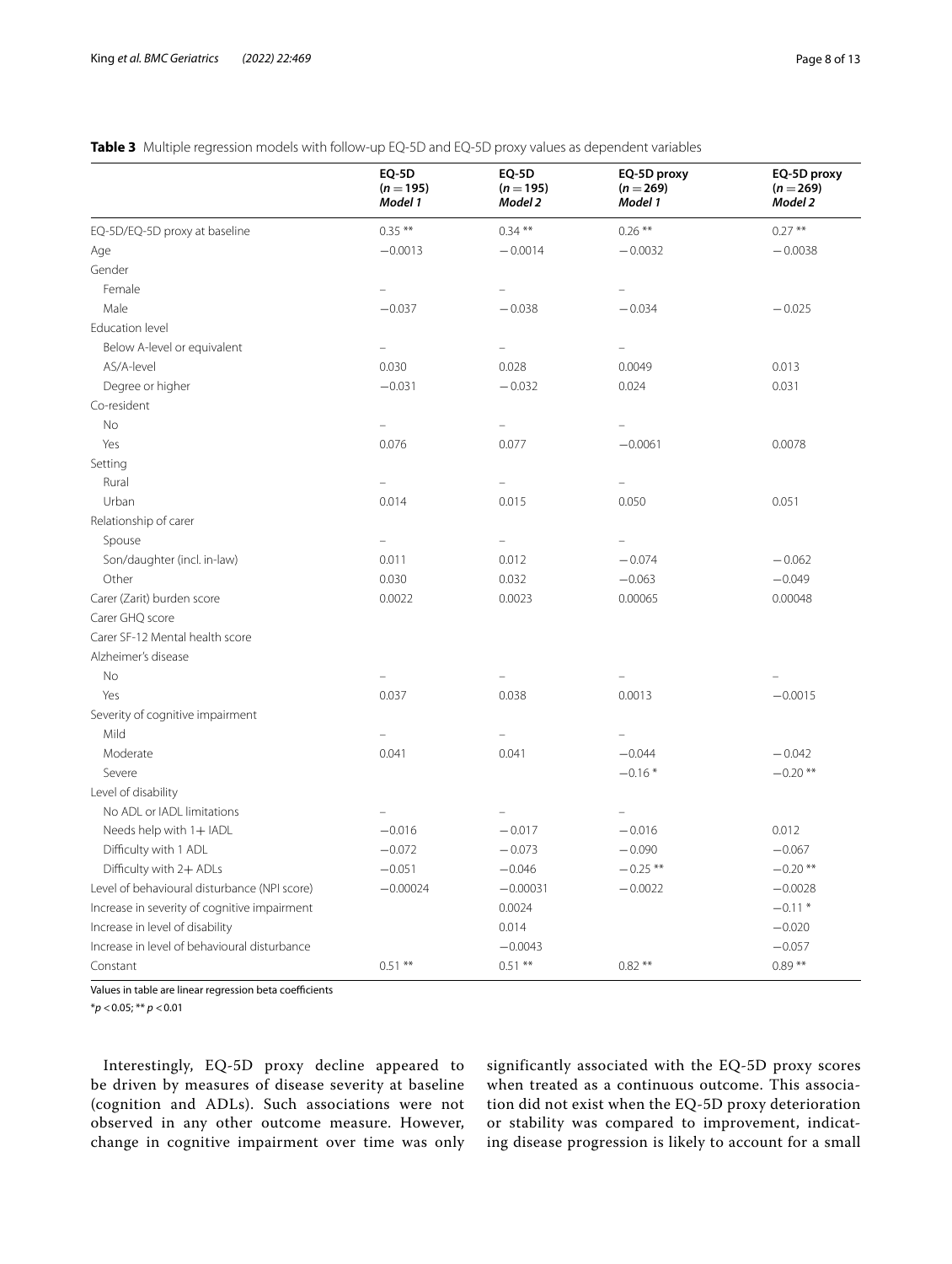## <span id="page-8-0"></span>**Table 4** Multiple regression model with follow-up DEMQOL, DEMQOL proxy values as dependent variables

|                                                                         | <b>DEMQOL</b><br>$(n = 195)$<br>Model 1 | <b>DEMQOL</b><br>$(n = 195)$<br>Model 2 | <b>DEMQOL</b> proxy<br>$(n = 269)$<br>Model 1 | DEMQOL proxy<br>$(n = 269)$<br>Model 2 |
|-------------------------------------------------------------------------|-----------------------------------------|-----------------------------------------|-----------------------------------------------|----------------------------------------|
| DEMQOL/DEMQOL proxy at baseline                                         | $0.65***$                               | $0.65***$                               | $0.63***$                                     | $0.63***$                              |
| Age                                                                     | 0.030                                   | 0.016                                   | 0.065                                         | 0.044                                  |
| Gender                                                                  |                                         |                                         |                                               |                                        |
| Female                                                                  |                                         |                                         | $\equiv$                                      |                                        |
| Male                                                                    | 0.35                                    | 0.30                                    | $-1.12$                                       | $-1.17$                                |
| Education level                                                         |                                         |                                         |                                               |                                        |
| Below A-level or equivalent                                             |                                         |                                         | $\bar{ }$                                     |                                        |
| AS/A-level                                                              | $-0.61$                                 | $-0.49$                                 | $-2.29$                                       | $-2.42$                                |
| Degree or higher                                                        | 1.52                                    | 1.45                                    | $-2.08$                                       | $-1.85$                                |
| Co-resident                                                             |                                         |                                         |                                               |                                        |
| <b>No</b>                                                               |                                         |                                         |                                               |                                        |
| Yes                                                                     | 1.17                                    | 1.21                                    | $-1.50$                                       | $-0.95$                                |
| Setting                                                                 |                                         |                                         |                                               |                                        |
| Rural                                                                   | $\overline{\phantom{0}}$                | $\overline{\phantom{0}}$                | $\overline{\phantom{0}}$                      |                                        |
| Urban                                                                   | 0.56                                    | 0.68                                    | $-0.48$                                       | $-0.32$                                |
| Relationship of carer                                                   |                                         |                                         |                                               |                                        |
| Spouse                                                                  |                                         | $\equiv$                                | $\equiv$                                      |                                        |
| Son/daughter (include in-law)                                           | 2.65                                    | 2.64                                    | $-3.64$                                       | $-3.16$                                |
| Other                                                                   | 3.90                                    | 4.11                                    | $-1.42$                                       | $-1.00$                                |
| Carer burden (Zarit Burden score)                                       |                                         |                                         | $-0.031$                                      | $-0.025$                               |
| Carer GHQ score                                                         |                                         |                                         |                                               |                                        |
| Carer SF-12 Mental health score                                         | $-0.031$                                | $-0.038$                                |                                               |                                        |
| Alzheimer's disease                                                     |                                         |                                         |                                               |                                        |
| No                                                                      |                                         |                                         |                                               |                                        |
| Yes                                                                     | 0.13                                    | 0.29                                    | $3.44*$                                       | $3.38*$                                |
| Severity of cognitive impairment                                        |                                         |                                         |                                               |                                        |
| Mild                                                                    |                                         |                                         |                                               |                                        |
| Moderate                                                                | 1.70                                    | 1.58                                    | 1.55                                          | 1.80                                   |
| Severe                                                                  |                                         |                                         | 3.87                                          | 4.11                                   |
| Level of disability                                                     |                                         |                                         |                                               |                                        |
| No ADL or IADL limitations                                              |                                         |                                         | $\overline{\phantom{a}}$                      |                                        |
| Needs help with 1+ IADL                                                 | $-2.08$                                 | $-1.90$                                 | $-1.55$                                       | $-1.42$                                |
| Difficulty with 1 ADL                                                   | $-1.83$                                 | $-1.59$                                 | 1.71                                          | 1.39                                   |
|                                                                         | $-1.83$                                 | $-0.66$                                 | 0.56                                          | 0.94                                   |
| Difficulty with 2+ ADLs<br>Level of behavioural disturbance (NPI score) | $-0.065$                                | $-0.060$                                | $-0.053$                                      | $-0.12$                                |
|                                                                         |                                         | $-1.49$                                 |                                               | 0.68                                   |
| Increase in severity of cognitive impairment                            |                                         |                                         |                                               |                                        |
| Increase in level of disability                                         |                                         | 1.33                                    |                                               | 0.71                                   |
| Increase in level of behavioural disturbance                            |                                         | 0.24                                    |                                               | $-4.32**$                              |
| Constant                                                                | 30.72                                   | 31.91                                   | 34.71 **                                      | 38.02 **                               |

Values in table are linear regression beta coefficients

\**p* <0.05; \*\* *p* <0.01

amount of variance in the outcome. Therefore, for at least the EQ-5D proxy outcome, the absolute stage of the disease is a more important determinant of HRQL than changes in cognitive performance over a 12-month period.

There was some variation in the factors associated with poorer HRQL, depending on the model and measure of HRQL. One recurring factor associated with the diference between those whose HRQL improved and those whose HRQL deteriorated was dementia diagnosis.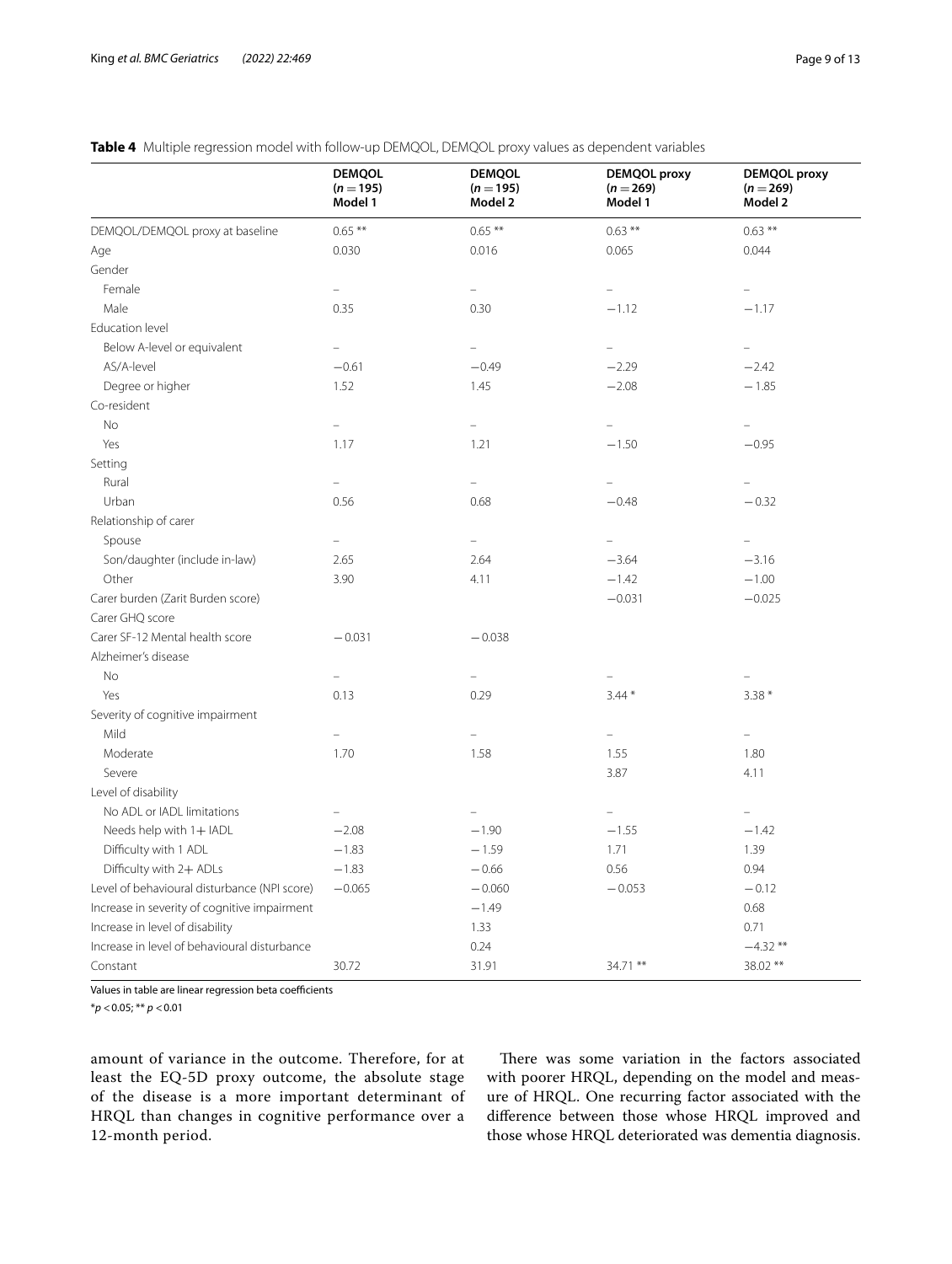## <span id="page-9-0"></span>**Table 5** Multiple regression model of change in HRQL as measured on EQ-5D proxy as dependent variable

|                                              | EQ-5D proxy ( $n = 269$ )                 |                                           | EQ-5D proxy ( $n = 269$ )                 |                                           |  |
|----------------------------------------------|-------------------------------------------|-------------------------------------------|-------------------------------------------|-------------------------------------------|--|
|                                              | Poorer HRQL<br>compared to<br>improvement | Stable HRQL<br>compared to<br>improvement | Poorer HRQL<br>compared to<br>improvement | Stable HRQL<br>compared to<br>improvement |  |
| EQ5D proxy at baseline                       | $8.03***$                                 | $4.51***$                                 | $8.14***$                                 | $4.55***$                                 |  |
| Age                                          | 0.032                                     | 0.017                                     | 0.037                                     | 0.023                                     |  |
| Gender                                       |                                           |                                           |                                           |                                           |  |
| Female                                       | $\equiv$                                  | $\equiv$                                  | $\overline{a}$                            | $\equiv$                                  |  |
| Male                                         | 0.23                                      | 0.47                                      | 0.16                                      | $-0.47$                                   |  |
| Education level                              |                                           |                                           |                                           |                                           |  |
| Below A-level or equivalent                  | $\overline{a}$                            |                                           | $\equiv$                                  |                                           |  |
| AS/A-level                                   | $-0.35$                                   | $-0.032$                                  | $-0.39$                                   | $-0.023$                                  |  |
| Degree or higher                             | $-0.53$                                   | $-0.60$                                   | $-0.61$                                   | $-0.55$                                   |  |
| Co-resident                                  |                                           |                                           |                                           |                                           |  |
| No                                           |                                           |                                           | $\equiv$                                  |                                           |  |
| Yes                                          | $-0.038$                                  | $-0.86$                                   | $-0.13$                                   | $-0.86$                                   |  |
| Setting                                      |                                           |                                           |                                           |                                           |  |
| Rural                                        |                                           | $\equiv$                                  | -                                         | $\overline{a}$                            |  |
| Urban                                        | $-0.40$                                   | $-0.13$                                   | $-0.43$                                   | $-0.18$                                   |  |
| Relationship of carer                        |                                           |                                           |                                           |                                           |  |
| Spouse                                       | $\equiv$                                  | $\equiv$                                  | $\equiv$                                  | L,                                        |  |
| Son/daughter (incl. in-law)                  | 0.42                                      | $-0.14$                                   | 0.34                                      | $-0.16$                                   |  |
| Other                                        | $-0.26$                                   | $-1.13$                                   | $-0.42$                                   | $-1.20$                                   |  |
| Carer burden (Zarit Burden score)            | $-0.014$                                  | $-0.031*$                                 | $-0.015$                                  | $-0.033*$                                 |  |
| Alzheimer's disease                          |                                           |                                           |                                           |                                           |  |
| No                                           | $\overline{a}$                            | $\equiv$                                  | $\qquad \qquad -$                         | $\equiv$                                  |  |
| Yes                                          | $-0.44$                                   | 0.12                                      | $-0.44*$                                  | 0.082                                     |  |
| Severity of cognitive impairment             |                                           |                                           |                                           |                                           |  |
| Mild                                         |                                           | $\equiv$                                  | L.                                        | $\equiv$                                  |  |
| Moderate                                     | 0.62                                      | 0.68                                      | 0.60                                      | 0.70                                      |  |
| Severe                                       | $1.63*$                                   | $1.61*$                                   | $1.87*$                                   | $1.78*$                                   |  |
| Level of disability                          |                                           |                                           |                                           |                                           |  |
| No ADLs or IADLs                             |                                           | $\overline{\phantom{0}}$                  | $\equiv$                                  |                                           |  |
| Needs help with 1+ IADL                      | $-0.012$                                  | $-0.95$                                   | $-0.17$                                   | $-0.97$                                   |  |
| Difficulty with 1 ADL                        | 0.23                                      | $-0.14$                                   | 0.13                                      | $-0.16$                                   |  |
| Difficulty with 2+ ADLs                      | $2.29*$                                   | 0.56                                      | $2.20*$                                   | 0.22                                      |  |
| Level of behavioural disturbance (NPI score) | $0.037*$                                  | 0.027                                     | $0.043*$                                  | 0.029                                     |  |
| Increase in severity of cognitive impairment |                                           |                                           | 0.55                                      | 0.23                                      |  |
| Increase in level of disability              |                                           |                                           | 0.23                                      | $-0.68$                                   |  |
| Increase in level of behavioural disturbance |                                           |                                           | 0.45                                      | 0.029                                     |  |
| Constant                                     | $-7.65*$                                  | $-2.81$                                   | $-8.39**$                                 | $-3.05$                                   |  |

Values in table are multinomial regression beta coefficients

\**p* <0.05; \*\**p* <0.01

In cross-sectional baseline analyses from the IDEAL project, people with non-Alzheimer's disease dementia scored lower on measures spanning quality of life (including HRQL), life satisfaction and wellbeing [\[46](#page-12-32)]. That study noted that people with Parkinson's disease dementia and Lewy body dementia often had the worst

outcomes, attributing the association to symptoms such as fatigue, hallucinations or other comorbidities. This supports further the need to better understand why certain subtypes of dementia are more likely to experience a worsening of quality of life in general.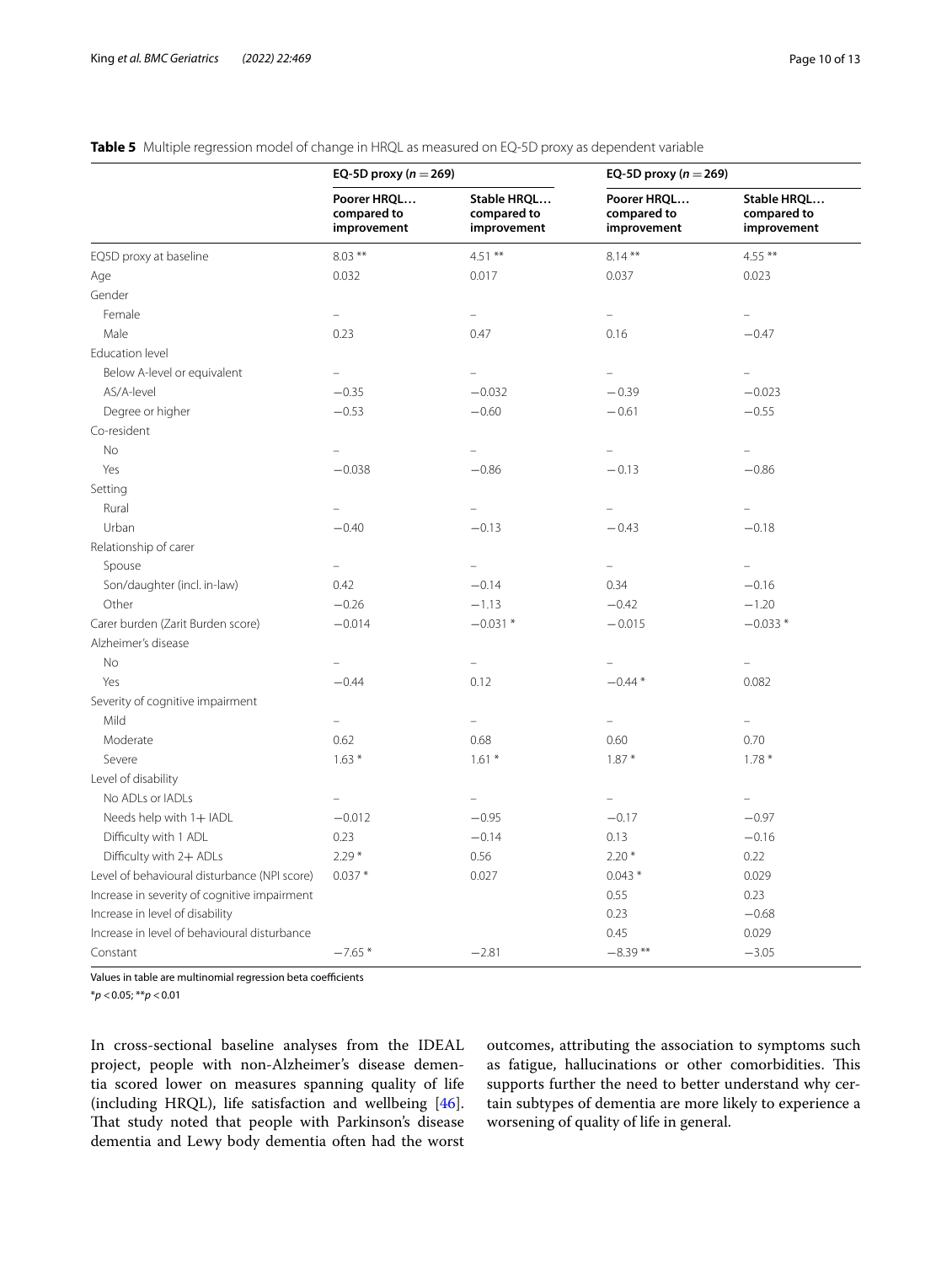## <span id="page-10-0"></span>**Table 6** Multiple regression model of change in dementia quality of life as measured on DEMQOL proxy

|                                              | DEMQOL proxy ( $n = 269$ )                |                                           | DEMQOL proxy ( $n = 269$ )                |                                           |  |
|----------------------------------------------|-------------------------------------------|-------------------------------------------|-------------------------------------------|-------------------------------------------|--|
|                                              | Poorer HRQL<br>compared to<br>improvement | Stable HRQL<br>compared to<br>improvement | Poorer HRQL<br>compared to<br>improvement | Stable HRQL<br>compared to<br>improvement |  |
| DEMQOL proxy at baseline                     | $0.077***$                                | $0.070$ **                                | $0.080**$                                 | $0.069***$                                |  |
| Age                                          | $-0.029$                                  | 0.022                                     | $-0.030$                                  | 0.024                                     |  |
| Gender                                       |                                           |                                           |                                           |                                           |  |
| Female                                       | $\equiv$                                  |                                           | $\equiv$                                  |                                           |  |
| Male                                         | 0.52                                      | $-0.41$                                   | 0.58                                      | $-0.44$                                   |  |
| Education level                              |                                           |                                           |                                           |                                           |  |
| Below A-level or equivalent                  | $\equiv$                                  | $\equiv$                                  | $\equiv$                                  | $\overline{a}$                            |  |
| AS/A-level                                   | 0.37                                      | $-0.60$                                   | 0.44                                      | $-0.62$                                   |  |
| Degree or higher                             | 0.49                                      | 0.32                                      | 0.43                                      | 0.27                                      |  |
| Co-resident                                  |                                           |                                           |                                           |                                           |  |
| <b>No</b>                                    |                                           |                                           | $\overline{\phantom{0}}$                  |                                           |  |
| Yes                                          | 0.88                                      | 0.91                                      | 0.75                                      | 0.86                                      |  |
| Setting                                      |                                           |                                           |                                           |                                           |  |
| Rural                                        |                                           | $\equiv$                                  | $\equiv$                                  | $\equiv$                                  |  |
| Urban                                        | 0.40                                      | 0.21                                      | 0.43                                      | 0.22                                      |  |
| Relationship of carer                        |                                           |                                           |                                           |                                           |  |
| Spouse                                       | $\equiv$                                  | $\equiv$                                  | $\equiv$                                  | 4                                         |  |
| Son/daughter (incl. in-law)                  | 1.30                                      | 0.22                                      | 1.23                                      | 0.16                                      |  |
| Other                                        | 0.50                                      | $-0.59$                                   | 0.51                                      | $-0.70$                                   |  |
| Carer burden (Zarit Burden score)            | $-0.0065$                                 | $-0.025$                                  | $-0.0083$                                 | $-0.026$                                  |  |
| Alzheimer's disease                          |                                           |                                           |                                           |                                           |  |
| <b>No</b>                                    |                                           |                                           | $\frac{1}{2}$                             |                                           |  |
| Yes                                          | $-0.95*$                                  | $-1.28$ **                                | $-0.91*$                                  | $-1.27**$                                 |  |
| Severity of cognitive impairment             |                                           |                                           |                                           |                                           |  |
| Mild                                         | $\overline{\phantom{0}}$                  | $\overline{\phantom{0}}$                  | $\frac{1}{2}$                             |                                           |  |
| Moderate                                     | 0.27                                      | $-0.60$                                   | 0.22                                      | $-0.62$                                   |  |
| Severe                                       | $-0.65$                                   | $-0.87$                                   | $-0.98$                                   | $-0.81$                                   |  |
| Level of disability                          |                                           |                                           |                                           |                                           |  |
| No ADLs or IADLs                             | $\overline{\phantom{0}}$                  | $\equiv$                                  | $\equiv$                                  | L.                                        |  |
| Needs help with 1+ IADL                      | 0.47                                      | 0.48                                      | 0.46                                      | 0.40                                      |  |
| Difficulty with 1 ADL                        | $-0.43$                                   | $-0.38$                                   | $-0.37$                                   | $-0.42$                                   |  |
| Difficulty with 2+ ADLs                      | $-0.32$                                   | $-0.025$                                  | $-0.13$                                   | $-0.075$                                  |  |
| Level of behavioural disturbance (NPI score) | 0.017                                     | 0.016                                     | 0.035                                     | 0.020                                     |  |
| Increase in severity of cognitive impairment |                                           |                                           | $-0.71$                                   | 0.17                                      |  |
| Increase in level of disability              |                                           |                                           | 0.29                                      | 0.17                                      |  |
| Increase in level of behavioural disturbance |                                           |                                           | $1.12*$                                   | 0.32                                      |  |
| Constant                                     | $-6.57*$                                  | $-7.54$ **                                | $-7.43$ **                                | $-7.71$ **                                |  |

Values in table are multinomial regression beta coefficients

*\*p* <0.05; \*\**p* <0.01

#### **Conclusion**

The complexity of dementia has led to acknowledgement that broad measures of overall impact and outcome are needed to develop, deliver and monitor treatment and care that enables people to live well with the condition. This study highlights that worsening HRQL is not an inevitable part of the dementia journey. However, the choice of outcome measure has a pivotal role in the associations found. Generic measures of HRQL are essential in the evaluation of interventions, particularly to inform resource allocation decisions across diferent health problems, but our fndings clearly demonstrate the value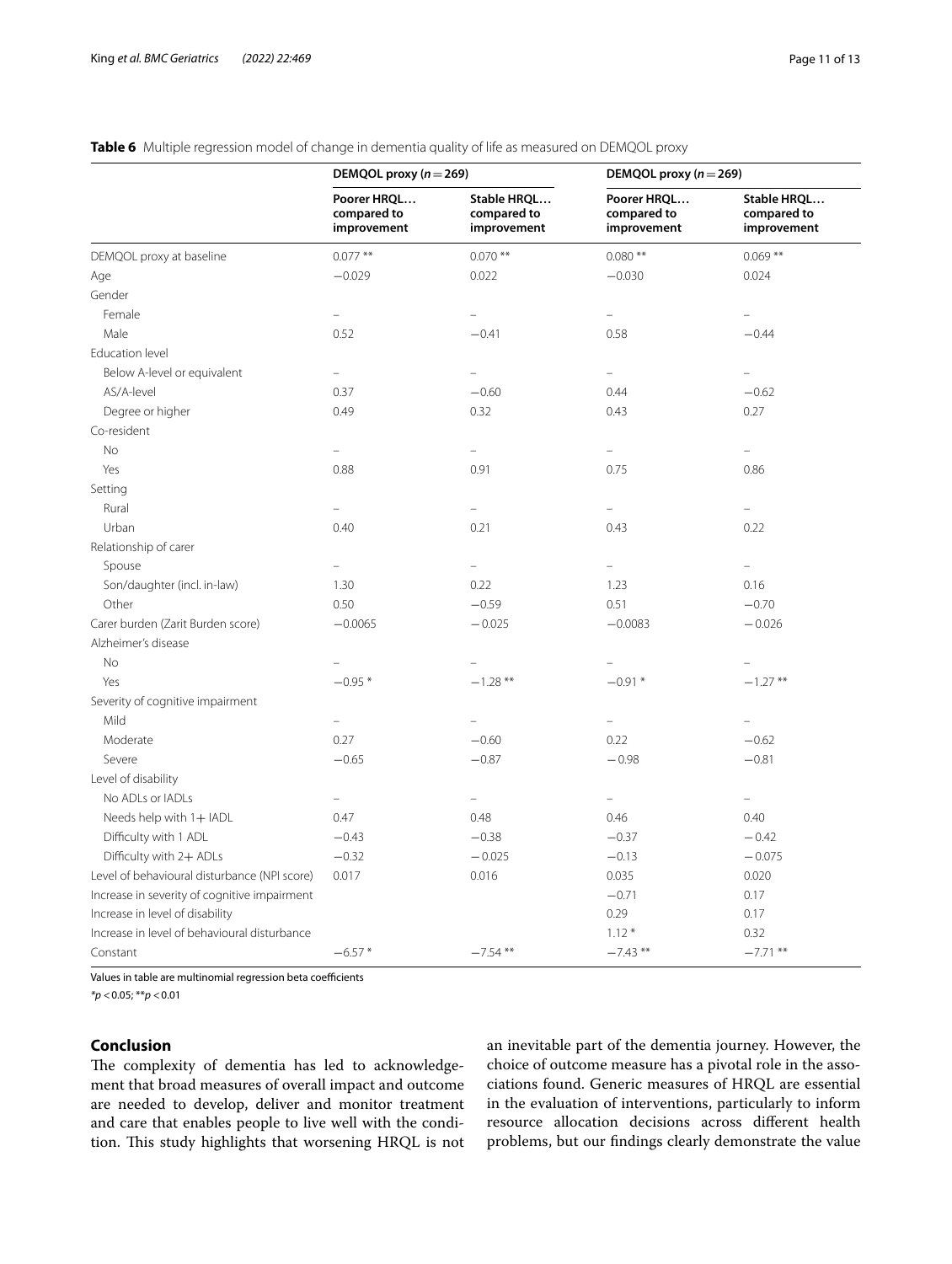of also using disease-specifc measures. Irrespective of the method used, however, increasing cognitive impairment does not appear to be a key driver of poorer HRQL over time. Our fnding that people with non-Alzheimer's dementia appear to have a worse prognosis in HRQL terms warrants further exploration. This may indicate that those with non-Alzheimer's dementia may beneft from specifc support focussed on maintaining their quality of life.

#### **Abbreviations**

HRQL: Health-related quality of life; sMMSE: Standardised Mini-Mental State Examination; RW: Research worker; ADL: Activities of Daily Living; IADL: Instrumental Activities of Daily Living; NPI: Neuropsychiatric Inventory; GHQ: General Health Questionnaire; SF-12: Short Form Health Survey.

#### **Acknowledgements**

The full MODEM project team are: Bayo Adelaja, Mauricio Avendano, Sally-Marie Bamford, Sube Banerjee, Sharne Berwald, Ann Bowling, Clare Burgon, Elizabeth Bustard, Ruth Habibi, Adelina Comas-Herrera, Margaret Dangoor, Josie Dixon, Nicolas Farina, Yvonne Feeney, Sally Greengross, Emily Grundy, Bo Hu, Carol Jagger, Kate Jopling, Martin Knapp, Derek King, Andrew Kingston, Daniel Lombard, Klara Lorenz-Dant, David McDaid, A-La Park, Jitka Pikhartova, Sanna Read, Amritpal Rehill, and Raphael Wittenberg.

Thank you to the staff at the Dementia Research Unit, Sussex Partnership NHS Trust. The research team acknowledges the support of the National Institute for Health Research Clinical Research Network.

Thank you to all the participants that took part in the study, and the members of the project's Advisory and Reference Groups for their advice and support. The support of the Economic and Social Research Council (ESRC) and National Institute for Health Research (NIHR) is gratefully acknowledged.

#### **Authors' contributions**

DK: Methodology, Formal analysis, Writing – Original Draft, Writing – Review & Editing, NF: Writing - Original Draft, Writing - Review & Editing, Supervision, Project Administration, CB: Investigation, Writing – Review & Editing, YF: Investigation, Writing – Review & Editing, SBe: Investigation, Writing – Review & Editing, EB: Investigation, Writing – Review & Editing, LG: Investigation, Writing – Review & Editing, RH: Investigation, Writing – Review & Editing, RW: Supervision, Writing – Review & Editing, AC-H: Conceptualization, Writing – Review & Editing, Funding Acquisition, MK: Conceptualization, Writing – Review & Editing, Funding Acquisition, SBa: Conceptualization, Supervision, Writing – Review & Editing, Funding Acquisition. All authors have read and approved the manuscript.

#### **Funding**

The MODEM study was funded by the UK Economic and Social Research Council (ESRC) and the National Institute for Health Research (NIHR) (ES/ L001896/1). Beyond approval for our original proposal, neither funding body has had any infuence over the design of MODEM, the collection, analysis or interpretation of data, or the writing of this manuscript.

#### **Availability of data and materials**

Data will be made available upon reasonable request to the corresponding author.

#### **Declarations**

#### **Ethics approval and consent to participate**

This research was performed in accordance with the relevant guidelines and regulations of the Declaration of Helsinki.

Ethical approval was obtained from the Social Care Research Ethics Committee (15/IEC08/0005).

Informed consent was obtained at baseline and follow-up from carers and those persons with dementia with capacity to do so. If they lacked capacity to consent, a personal consultee (family member or friend) was identifed to advise on whether the person with dementia should take part.

#### **Consent for publication**

Not applicable.

#### **Competing interests**

The authors declare that they have no competing interests.

#### **Author details**

<sup>1</sup> Care Policy and Evaluation Centre, London School of Economics and Political Science, London WC2A 2AE, UK. <sup>2</sup> Centre for Dementia Studies, Brighton and Sussex Medical School, Brighton BN1 9QY, UK.<sup>3</sup> Faculty of Medicine & Health Sciences, University of Nottingham, Nottingham NG7 2UH, UK. <sup>4</sup>Faculty of Health, University of Plymouth, Plymouth PL4 8AA, UK.

#### Received: 30 April 2021 Accepted: 14 March 2022 Published online: 31 May 2022

#### **References**

- <span id="page-11-0"></span>Kazui H, Yoshiyama K, Kanemoto H, Suzuki Y, Sato S, Hashimoto M, et al. Diferences of behavioral and psychological symptoms of dementia in disease severity in four major dementias. PLoS One. 2016;11(8):e0161092. <https://doi.org/10.1371/journal.pone.0161092>.
- <span id="page-11-1"></span>2. Landes AM, Sperry SD, Strauss ME. Prevalence of apathy, dysphoria, and depression in relation to dementia severity in Alzheimer's disease. J Neuropsychiatry Clin Neurosci. 2005;17(3):342–9. [https://doi.org/10.1176/](https://doi.org/10.1176/jnp.17.3.342) [jnp.17.3.342](https://doi.org/10.1176/jnp.17.3.342).
- <span id="page-11-2"></span>3. Todd S, Barr S, Roberts M, Passmore AP. Survival in dementia and predictors of mortality: a review. Int J Geriatr Psychiatry. 2013;28(11):1109–24.
- <span id="page-11-3"></span>4. Kurrle S, Brodaty H, Hogarth R. Physical comorbidities of dementia. Cambridge: Cambridge University Press; 2012.
- <span id="page-11-4"></span>5. Banerjee S, Samsi K, Petrie CD, Alvir J, Treglia M, Schwam EM, et al. What do we know about quality of life in dementia? A review of the emerging evidence on the predictive and explanatory value of disease specifc measures of health related quality of life in people with dementia. Int J Geriatr Psychiatry. 2009;24(1):15–24. <https://doi.org/10.1002/gps.2090>.
- <span id="page-11-9"></span>6. Jing W, Willis R, Feng Z. Factors infuencing quality of life of elderly people with dementia and care implications: a systematic review. Arch Gerontol Geriatr. 2016;66:23–41.<https://doi.org/10.1016/j.archger.2016.04.009>.
- <span id="page-11-5"></span>7. Martyr A, Nelis SM, Quinn C, Wu Y-T, Lamont RA, Henderson C, et al. Living well with dementia: a systematic review and correlational metaanalysis of factors associated with quality of life, well-being and life satisfaction in people with dementia. Psychol Med. 2018;48(13):2130–9. [https://doi.org/10.1017/S0033291718000405.](https://doi.org/10.1017/S0033291718000405)
- <span id="page-11-6"></span>8. Banerjee S, Smith SC, Lamping DL, Harwood RH, Foley B, Smith P, et al. Quality of life in dementia: more than just cognition. An analysis of associations with quality of life in dementia. J Neurol Neurosurg Psychiatry. 2006;77(2):146–8. [https://doi.org/10.1136/jnnp.2005.072983.](https://doi.org/10.1136/jnnp.2005.072983)
- <span id="page-11-7"></span>9. Farina N, King D, Burgon C, Berwald S, Bustard E, Feeney Y, et al. Disease severity accounts for minimal variance of quality of life in people with dementia and their carers: analyses of cross-sectional data from the MODEM study. BMC Geriatr. 2020;20(1):232. [https://doi.org/10.1186/](https://doi.org/10.1186/s12877-020-01629-1) [s12877-020-01629-1](https://doi.org/10.1186/s12877-020-01629-1).
- <span id="page-11-8"></span>10. Bosboom PR, Alfonso H, Eaton J, Almeida OP. Quality of life in Alzheimer's disease: diferent factors associated with complementary ratings by patients and family carers. Int Psychogeriatr. 2012;24(5):708–21. <https://doi.org/10.1017/S1041610211002493>.
- <span id="page-11-12"></span>11. Bosboom PR, Alfonso H, Almeida OP. Determining the predictors of change in quality of life self-ratings and carer-ratings for communitydwelling people with Alzheimer disease. Alzheimer Dis Assoc Disord. 2013;27(4):363–71. [https://doi.org/10.1097/WAD.0b013e318293b5f8.](https://doi.org/10.1097/WAD.0b013e318293b5f8)
- <span id="page-11-10"></span>12. Clare L, Woods RT, Nelis SM, Martyr A, Marková IS, Roth I, et al. Trajectories of quality of life in early-stage dementia: individual variations and predictors of change. Int J Geriatr Psychiatry. 2014;29(6):616–23. [https://doi.org/10.1002/gps.4044.](https://doi.org/10.1002/gps.4044)
- <span id="page-11-11"></span>13. Huang H-L, Weng L-C, Tsai Y-H, Chiu Y-CY, Chen K-H, Huang C-C, et al. Predictors of self- and caregiver-rated quality of life for people with dementia living in the community and in nursing homes in northern